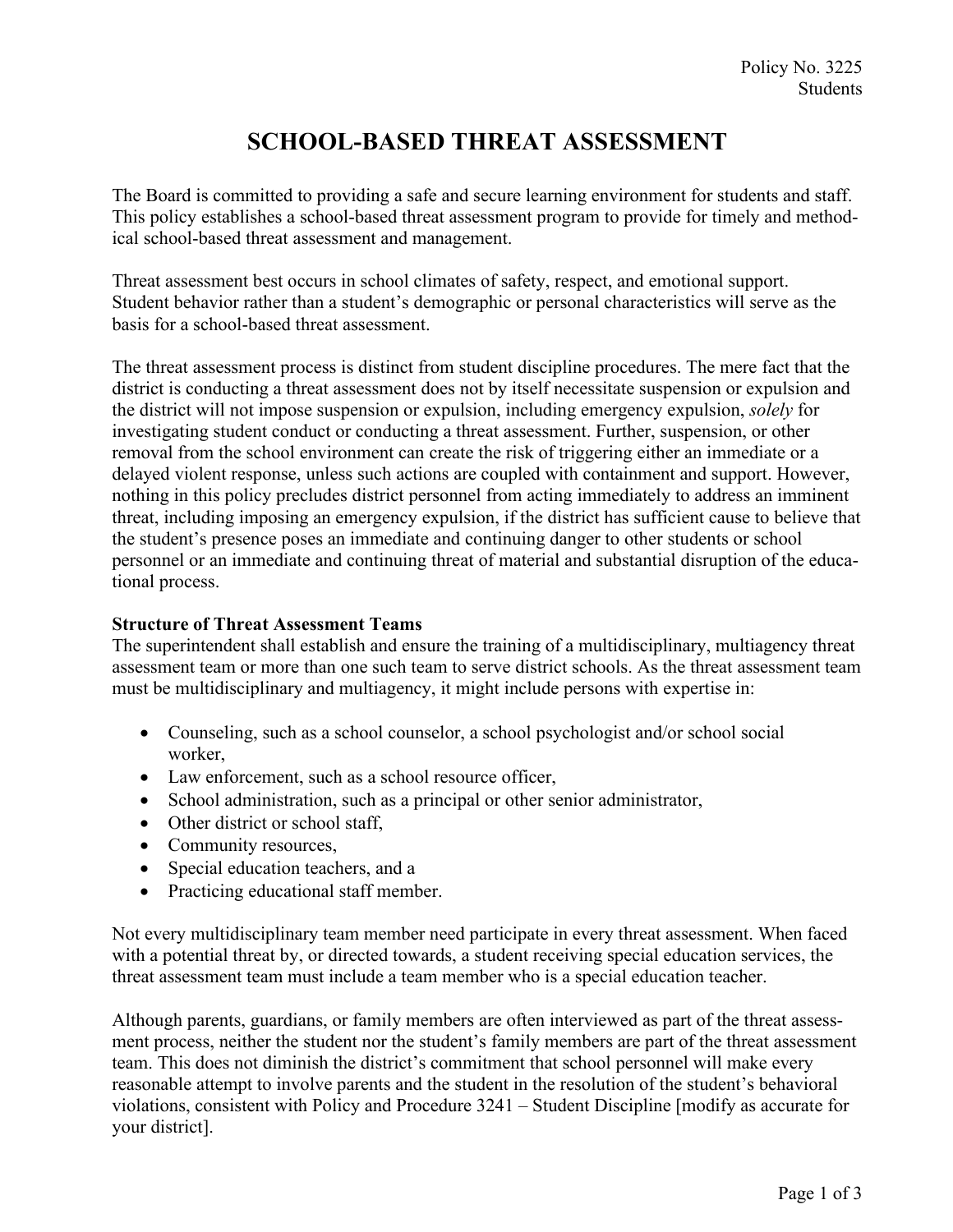### **Function of Threat Assessment Team**

Each threat assessment team member, whether a teacher, counselor, school administrator, other school staff, contractor, consultant, volunteer, or other individual, functions as a "school official with a legitimate educational interest" in educational records controlled and maintained by the district. The district provides the threat assessment team access to educational records as specified by the Family Educational Rights and Privacy Act (FERPA). No member of a threat assessment team, including district / school-based members and community resource / law enforcement members, shall use any student record beyond the prescribed purpose of the threat assessment team or redisclose records obtained by being a member of the threat assessment team, except as permitted by FERPA.

The threat assessment team:

- Identifies and assesses the behavior of a student that is threatening, or potentially threatening, to self, other students, staff, school visitors, or school property. Threats of self-harm or suicide unaccompanied by threats of harm to others should be promptly evaluated according to [modify as necessary for your district] Policy 2145 – Suicide Prevention.
- Gathers and analyzes information about the student's behavior to determine a level of concern for the threat. The threat assessment team may conduct interviews of the person(s) who reported the threat, the recipient(s) or target(s) of the threat, other witnesses who have knowledge of the threat, and where reasonable, the individual(s) who allegedly engaged in the threatening behavior or communication. The purpose of the interviews is to evaluate the individual's threat in context to determine the meaning of the threat and intent of the individual. The threat assessment team may request and obtain records in the district's possession, including student education, health records, and criminal history record information. The purpose of obtaining information is to evaluate situational variables, rather than the student's demographic or personal characteristics.
- Determines the nature, duration, and level of severity of the risk and whether reasonable modifications of policies, practices, or procedures will mitigate the risk. The threat assessment team will not base a determination of threat on generalizations or stereotypes. Rather, the threat assessment team makes an individualized assessment, based on reasonable judgment, best available objective evidence, or current medical evidence as applicable;
- Communicates lawfully and ethically with each other, school administrators, and other school staff who have a need to know particular information to support the safety and wellbeing of the school, its students, and its staff; and
- Timely reports its determination to the superintendent or designee.

Depending on the level of concern determined, the threat assessment team develops and implements intervention strategies to manage the student's behavior in ways that promote a safe, supportive teaching, and learning environment, without excluding the student from the school.

In cases where the student whose behavior is threatening or potentially threatening also has a disability, the threat assessment team aligns intervention strategies with the student's individualized education program (IEP) or the student's plan developed under section 504 of the rehabilitation act of 1973 (section 504 plan) by coordinating with the student's IEP team or section 504 plan team. Although some of the functions of a school-based threat assessment may run parallel to the functions of a student's IEP team or 504 plan team, school-based threat assessments remain distinct from those teams and processes.